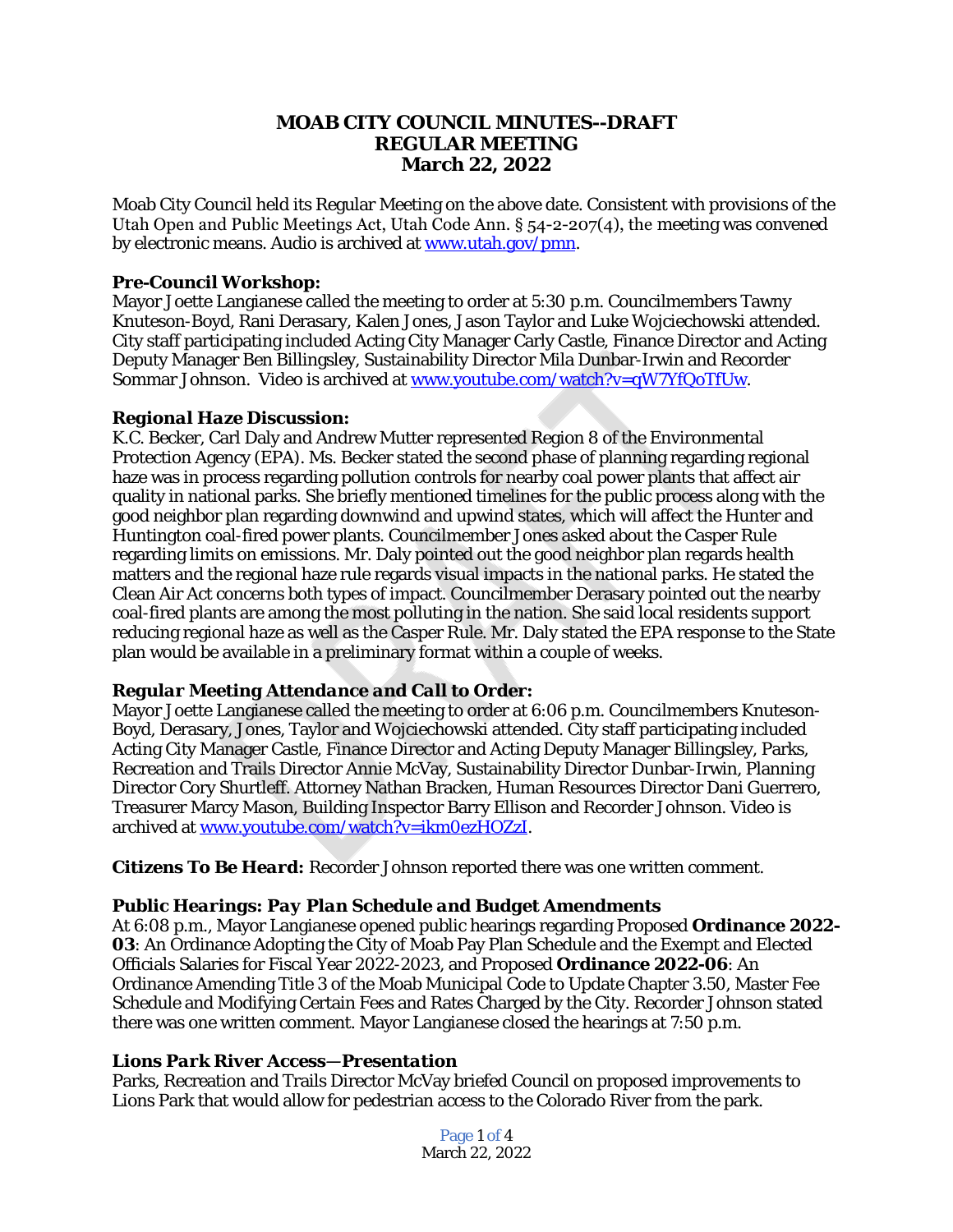### *Moab Solutions—Presentation*

Sara Melnicoff reported on a cleanup of a homeless camp under the Colorado River bridge. She discussed a recycling audit she conducted over 11 days in February at Lions Park, which resulted in a large amount of recyclables retrieved from trash bins. She stated she was working with City staff to mitigate the waste, and noted emergency assistance to community members.

#### *Congressman John Curtis—Staff Report*

Jake Bornstein, representing Congressman Curtis, reported to Council on a recent increase to funding for the Uranium Mill Tailings Remediation Act (UMTRA) Moab cleanup project and fielded questions from Council.

### *Consent Agenda—Approved*

*Motion and Vote:* Councilmember Knuteson-Boyd moved to approve the minutes of the March 8, 2022, Regular Meeting and to approve Bills against the City of Moab in the Amount of \$596,805.93. Councilmember Jones seconded the motion. Councilmember Derasary stated she sent corrections to the minutes to Recorder Johnson. The motion passed 5-0 aye with Councilmembers Jones, Derasary, Taylor, Knuteson-Boyd and Wojciechowski voting aye.

### *Old Business:*

#### *Landscaping Code Updates—Discussion*

Sustainability Director Dunbar-Irwin led a discussion of the proposed landscaping ordinance. She stated both the Planning Commission and the Water Conservation and Drought Management Advisory Board (Water Board) had reviewed proposed elements of the ordinance and deferred to Council. Councilmember Jones stated he was generally supportive of staff recommendations and supported irrigation system elements and turf limits. He asked about the Water Board's review and about differentiation between residential and commercial codes. Councilmember Derasary brought up public education and outreach before enacting an ordinance. She mentioned her support of the water budget approach, hydrozones and plant lists, and cautioned that permeable ground covers such as gravel could result in herbicides being introduced into the ecosystem. Councilmember Wojciechowski supported permeable ground covers to mitigate dust and soil erosion. He stated the Planning Commission supported the water budget approach, as well as hydrozones, irrigation guidelines and a plant list. Councilmember Taylor asked about private water shares, graywater systems, and their impact on the water budget approach. Councilmember Knuteson-Boyd favored a focus on commercial properties. Councilmember Jones asked about building size and parcel size ratios.

# *Active Employment Household (AEH) Requirements—Discussion*

Planner Shurtleff updated Council on Proposed **Ordinance 2022-05**: An Ordinance Amending the Moab Municipal Code R3/R4 Zones with an Active Employment Household Requirement. Shurtleff displayed a draft ordinance that included edits from consulting attorneys. Aaron Nousiane of BAE Urban Economics presented options regarding a required percentage of AEH units in new multi-family residential developments. He presented capacity assumptions at buildout, which calculates population if every available parcel is developed to the maximum density allowed under current zoning guidelines. Options were discussed regarding the connection between commercial development and housing stock and residential redevelopment reducing AEH availability. Councilmember Derasary asked if the proposed percentage could be debated in a meeting. Councilmember Wojciechowski asked about the assumption that 46 percent of the current workforce lives within the City limits, along with assumptions regarding a deficit of affordable housing stock. Councilmember Derasary brought up buildout limitations due to water supply issues. Councilmember Taylor concurred with

> Page 2 of 4 March 22, 2022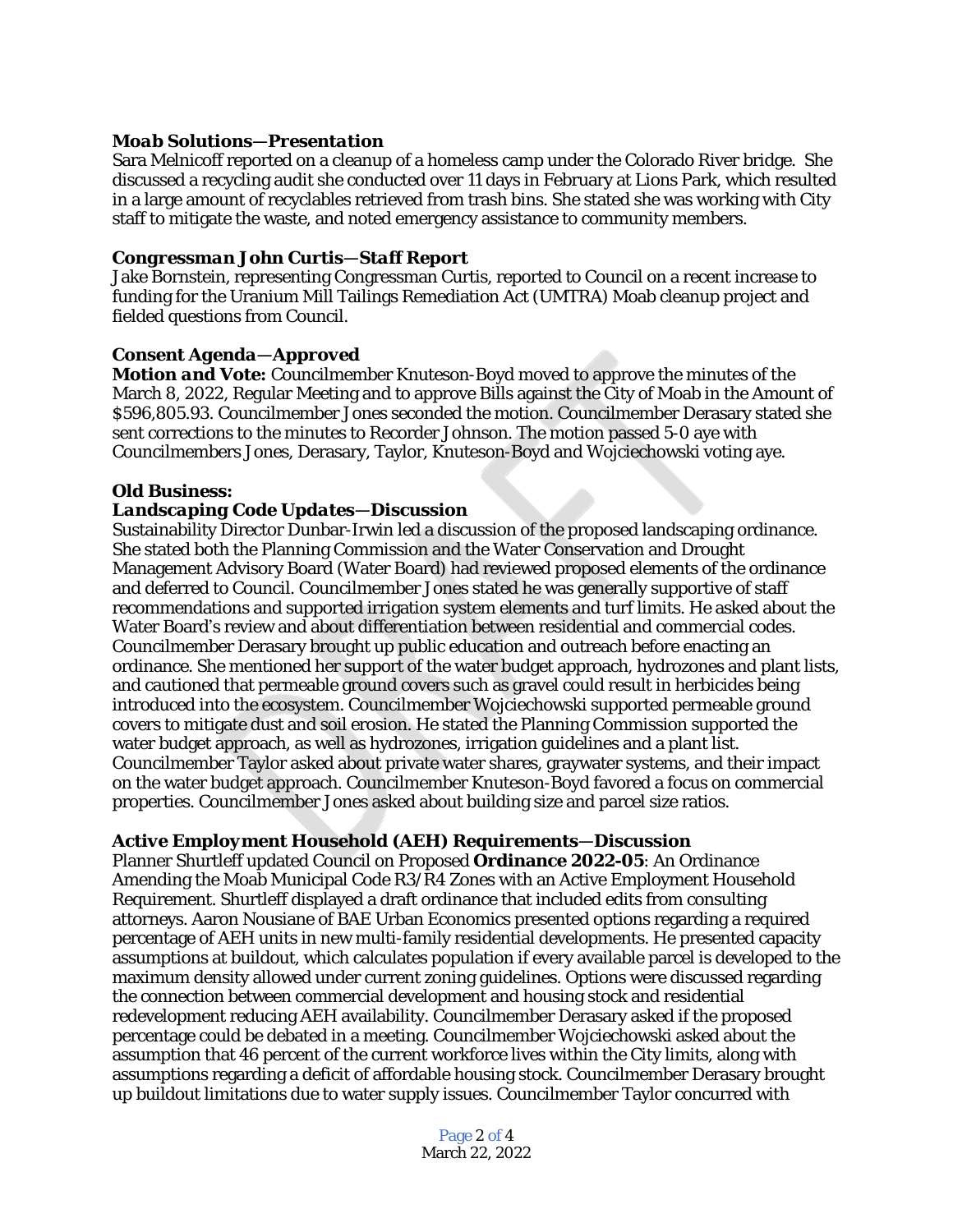Councilmember Derasary and opined that, even if the proposed percentage is defensible, developers may not find AEH requirements tenable and it could hamper development. Councilmember Knuteson-Boyd requested more clarity on legal considerations. Mayor Langianese stated the proposed percentage deadline for the Planning Commission public hearing scheduled in two days' time.

#### *New Business:*

*Pay Plan Schedule and Exempt and Elected Officials Salaries—Approved* **Discussion:** Councilmember Derasary brought up the written public comment, which supported the Cost of Living Adjustment (COLA) and asked about legislating a living wage. *Motion and Vote:* Councilmember Knuteson-Boyd moved to approve Proposed **Ordinance** 

**2022-03**: An Ordinance Adopting the City of Moab Pay Plan Schedule and Adopting the Exempt and Elected Officials Salaries for Fiscal Year 2022-2023. Councilmember Wojciechowski seconded the motion. The motion passed 5-0 aye with Councilmembers Jones, Derasary, Taylor, Knuteson-Boyd and Wojciechowski voting aye.

### *Master Fee Schedule—Approved*

*Motion and Vote:* Councilmember Jones moved to approve Proposed **Ordinance 2022-06**: An Ordinance Amending Title 3 of the Moab Municipal Code to Update Chapter 3.50, Master Fee Schedule and Modifying Certain Fees and Rates Charged by the City. Councilmember Taylor seconded the motion. The motion passed 5-0 aye with Councilmembers Jones, Derasary, Taylor, Knuteson-Boyd and Wojciechowski voting aye.

### *McLaughlin Minor Subdivision—Approved*

*Motion and Vote:* Councilmember Knuteson-Boyd moved to approve Proposed **Resolution 08-2022**: A Resolution Approving the McLaughlin Minor Subdivision of Property Located at 458 West 200 South, Moab UT 84532. Councilmember Jones seconded the motion. The motion passed 5-0 aye with Councilmembers Jones, Derasary, Taylor, Knuteson-Boyd and Wojciechowski voting aye.

#### *Maximum Adult Residential Occupancy—Discussion*

Councilmember Jones brought up concerns regarding alleged code violations and complaints from neighbors about a bunkhouse on Arches Drive where an asserted 28 persons reside. He highlighted other code compliance complaints from the same neighborhood regarding workforce housing that included parking on landscaping and on streets, increased traffic, trash, and noise, camping on City streets and possible conflicts involving university students. Councilmember Derasary referred to her 2018 memo on the same topic. Attorney Bracken brought up options for enforcement including revisiting limits on household definitions in single-household and multi-household zones, occupancy maximums, and noted it is unusual there is no maximum established. Discussion ensued regarding R2 zone definitions, residential versus commercial housing, group homes, requirements for a manager to live onsite, tying such bunkhouses to a business license, discontent with the complaint-driven system, and best practice. Various examples in the community were mentioned, along with the specter of more homeless workers if bunkhouses were not allowed. Attorney Bracken brought up several options, noted irresponsible owners were an issue, and conditional use permits were no longer allowed. He described options to create more residential zones, limiting the number of unrelated persons who can reside together, enforcing sewer capacity limits and parking requirements, and requiring onsite management. Planner Shurtleff and Building Inspector Ellison described the subject property on Arches Drive and stated it was legally duplexed into two units with seven bedrooms each with more off-street parking than current code requires. Ellison stated there are several such bunkhouses around town that are unreported because many have not triggered

> Page 3 of 4 March 22, 2022